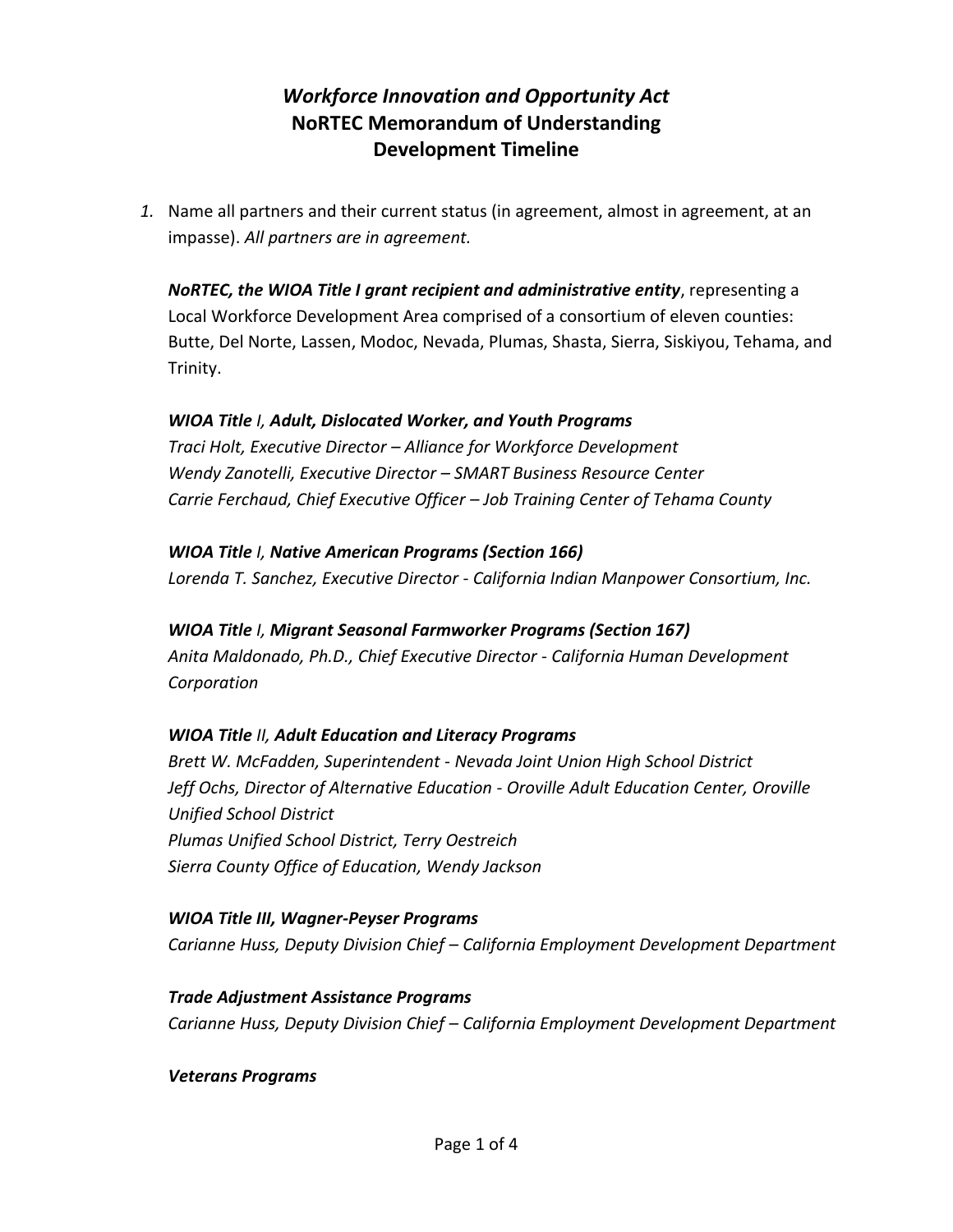### *Workforce Innovation and Opportunity Act*  **NoRTEC Memorandum of Understanding Timeline**

*Carianne Huss, Deputy Division Chief – California Employment Development Department*

#### *Unemployment Insurance Program*

*David Rangel, Employment Development Administrator – California Employment Development Department*

#### *WIOA Title IV, Vocational Rehabilitation Programs*

*Jay Onasch, District Administrator* - *California Department of Rehabilitation David Wayte – Regional Director- California Department of Rehabilitation*

#### *Title V, Older American Act Programs*

*Demetrios Antzoulatos, VP – Finance, Operations & Grants – AARP Foundation, The Senior Community Service Employment Program (SCSEP)*

#### *CalWORKS/TANF*

*Shelby Boston, Director* - *Butte County Department of Employment & Social Services Bruce S. Alpert, County Counsel Barbara Longo, Director* - *Lassen County Health* & *Social Services Agency Elizabeth Cavasso, Chairman of Board of Supervisors* - *Modoc County Board of Supervisors Rachel Peña Roos, Director* - *Nevada County Director of Social Services Catherine Elliott, County Counsel Neal Caiazzo, Director* - *Plumas County Department of Social Services R. Craig Settlemire, County Counsel Vicki Clark, Director* - *Sierra County Department of Social Services Chris Howard – Chair, Supervisor, District 3 – Del Norte County Department of Health & Human Services Mary Rickert, Chair – Shasta County Board of Supervisors Alan B. Cox, Deputy County Counsel, Shasta County Michael N. Kobseff – Chair, Siskiyou County Board of Supervisors Laura Williams, Director – Tehama County Department of Social Services Elizabeth Hamilton, Interim Director – Trinity County Health and Human Services*

2. What is the reason for any impasse or lack of consensus?

*All partners are in agreement. N/A.*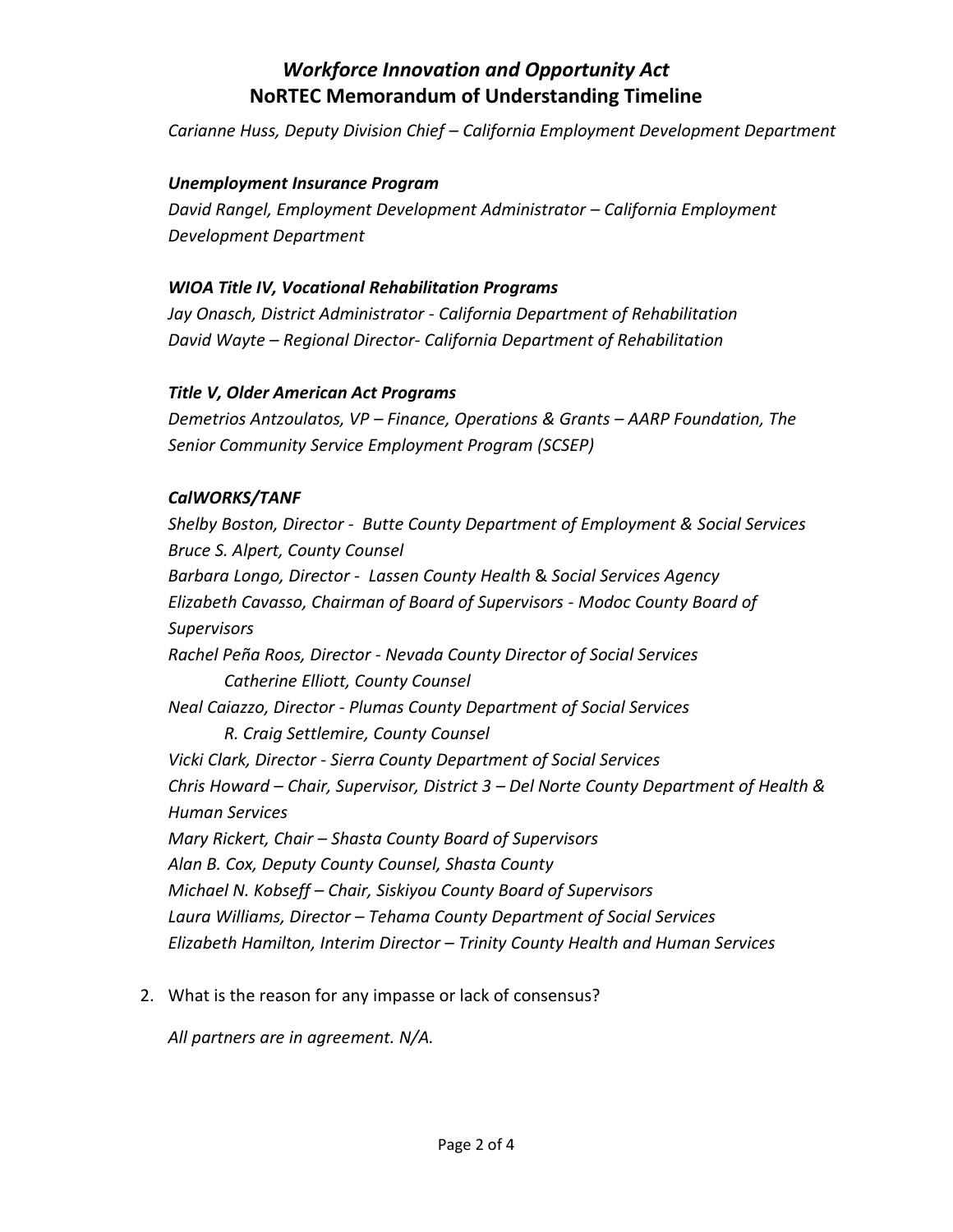### *Workforce Innovation and Opportunity Act*  **NoRTEC Memorandum of Understanding Timeline**

3. Do you anticipate being able to resolve the impasse issue(s) and reach consensus by June 30?

*We do not anticipate any impasse issude.* 

4. If not, what technical assistance can the state provide to assist you in doing so? n/a

| <b>Date</b><br><b>Of Activity</b> | <b>Schedule of Activities</b>                                                                                                                                                                                                                                                                                                                                                                                                                                                       | <b>Status Update</b>                                                                                                                                                                                                                                                                                                                                                                                                                                                                          |
|-----------------------------------|-------------------------------------------------------------------------------------------------------------------------------------------------------------------------------------------------------------------------------------------------------------------------------------------------------------------------------------------------------------------------------------------------------------------------------------------------------------------------------------|-----------------------------------------------------------------------------------------------------------------------------------------------------------------------------------------------------------------------------------------------------------------------------------------------------------------------------------------------------------------------------------------------------------------------------------------------------------------------------------------------|
| March 28 and<br>30, 2022          | <b>Initial Meeting of All Partners</b><br>Activities<br>Review the previous MOU and list of<br>required MOU provisions<br>Establish a schedule and process for the<br>$\bullet$<br>development of the MOU<br>Review and identify infrastructure costs and<br>shared costs of the centers<br>Discuss proportionate benefit indicators<br>$\bullet$<br>Identify due date for submittal of MOU<br>$\bullet$<br>edits/comments and IFA information<br>Answer any questions for Partners | NoRTEC has contacted new<br>signators to the MOU regarding<br>the update process and<br>requirements.<br>The partner outreach list has<br>been confirmed.<br>NoRTEC has been in contact<br>with MOU partners on an<br>annual basis as part of the IFA<br>review process. During this<br>review, NoRTEC has been<br>informing partners of the<br>current MOU expiration date<br>and new MOU timeline.<br>Virtual informational meetings<br>to review the MOU process<br>have been established. |
| April 15, 2022                    | Develop First Draft of the MOU<br>Activities<br>NoRTEC begins gathering and compiling<br>$\bullet$<br>updated information<br>Develop the first draft of MOU<br>$\bullet$<br>Update IFA, Exhibit A<br>$\bullet$<br>Identify any items or questions that require<br>further discussion by all partners                                                                                                                                                                                | NoRTEC has prepared a draft<br>MOU and is in the process of<br>prepareing an updated IFA<br>template to include all partner<br>contributions.                                                                                                                                                                                                                                                                                                                                                 |

# **MOU Timeline**